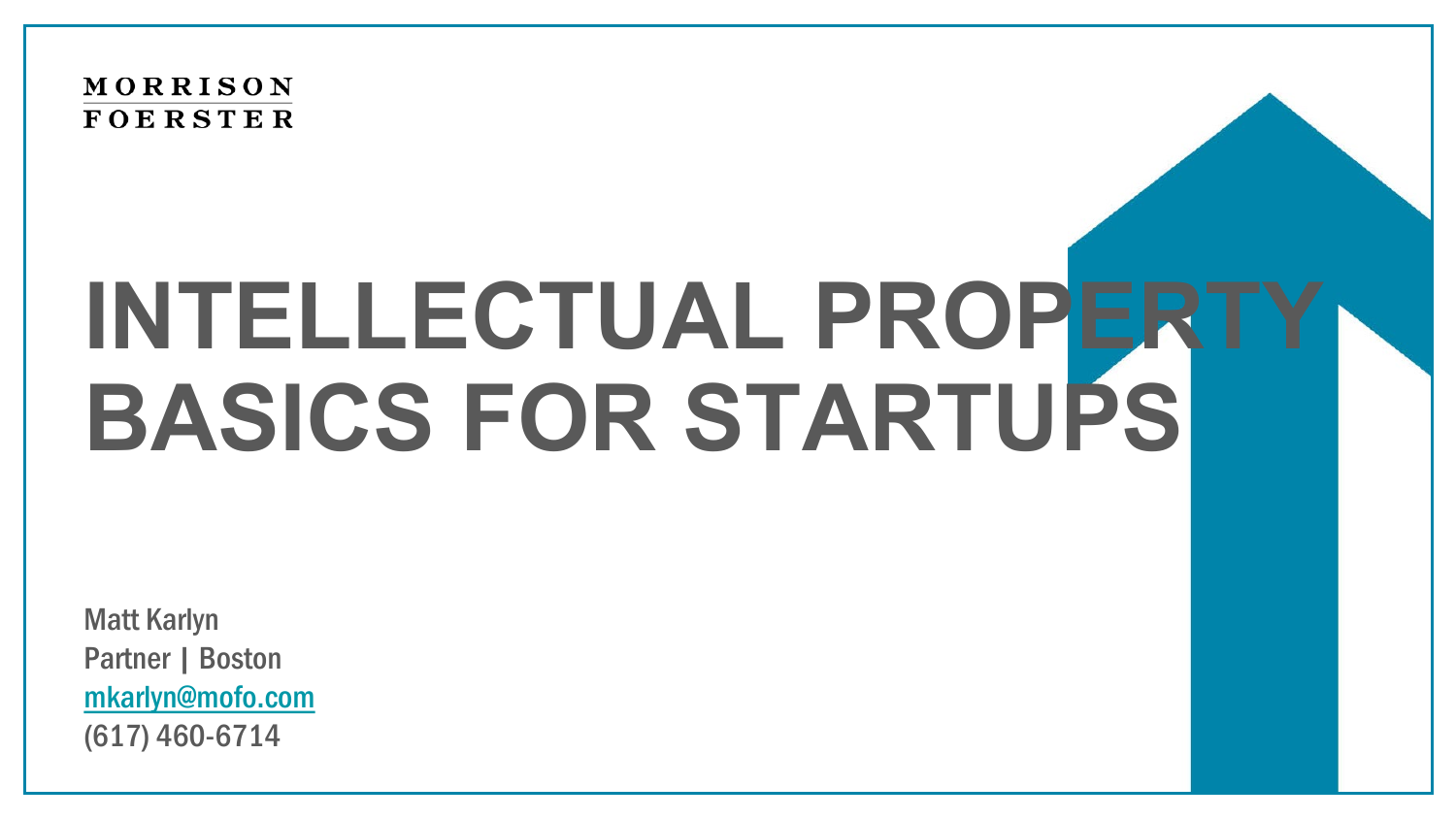# **Disclaimer**

This presentation is educational in nature and not legal advice.

The material in this presentation does not address all of the legal issues relevant to the subject matter.

The application of this material to any particular facts or circumstances requires consultation with an attorney.

Although we hope that you find this presentation helpful, it does not constitute legal advice or form an attorney-client relationship.

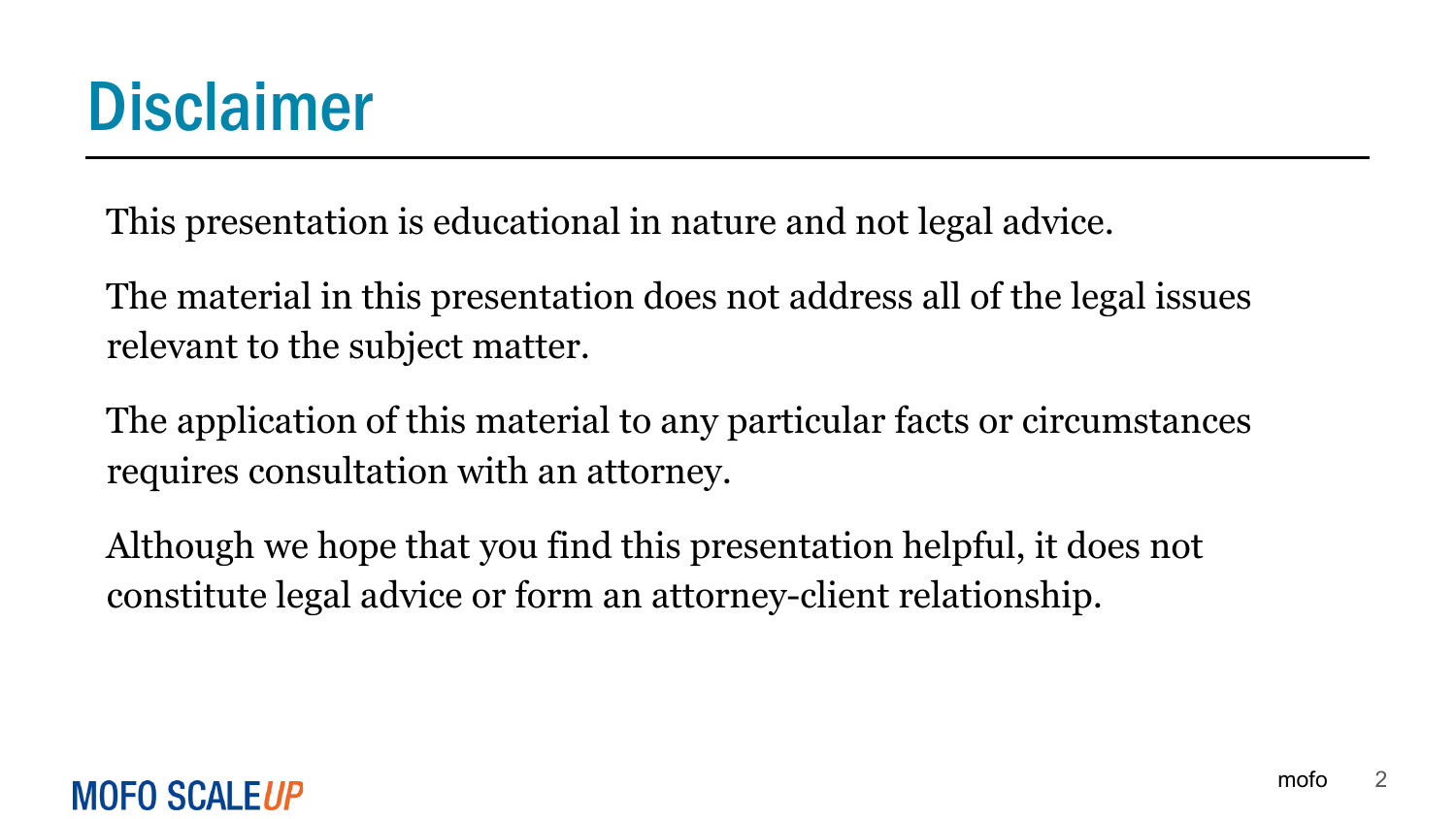

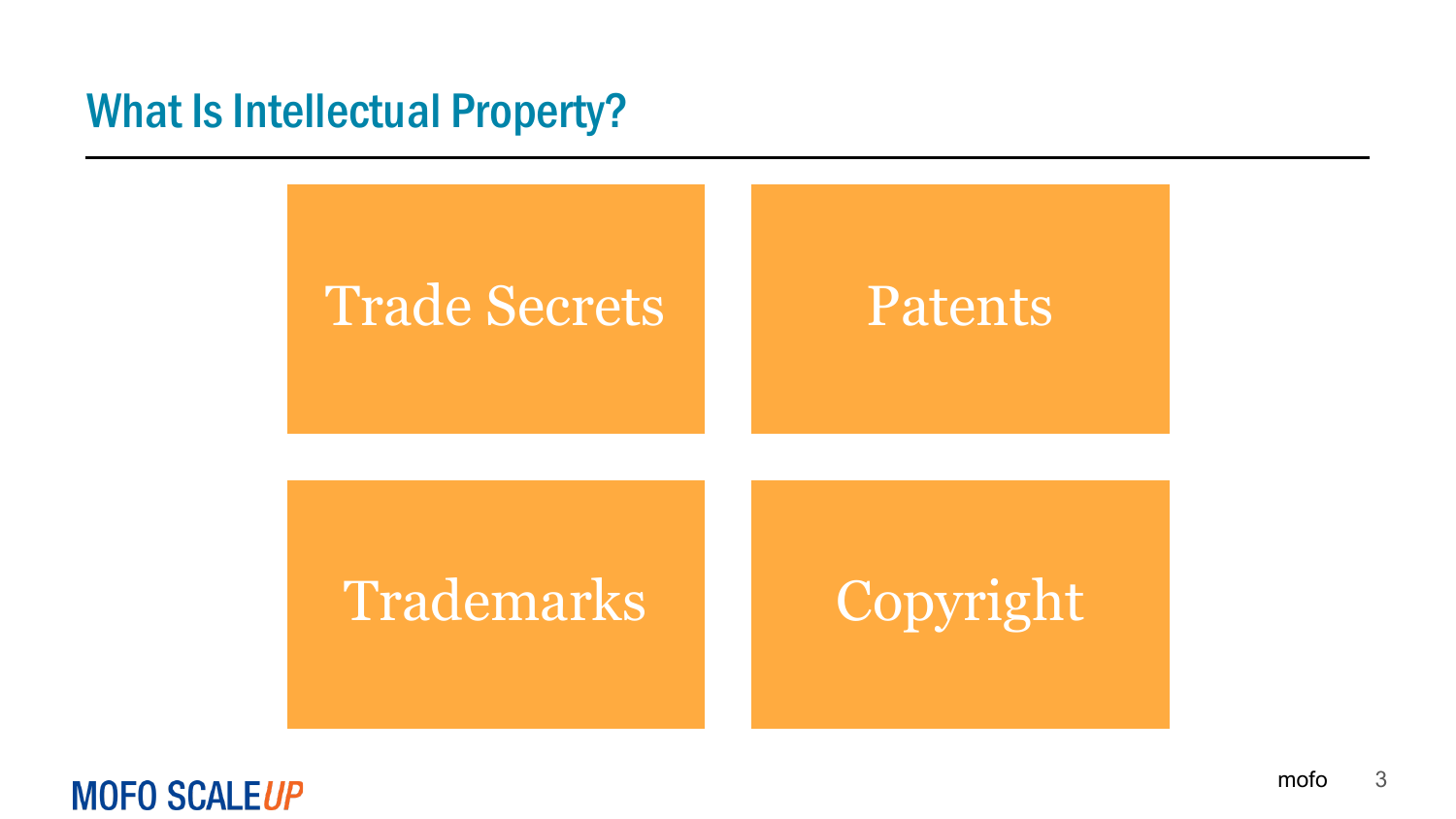

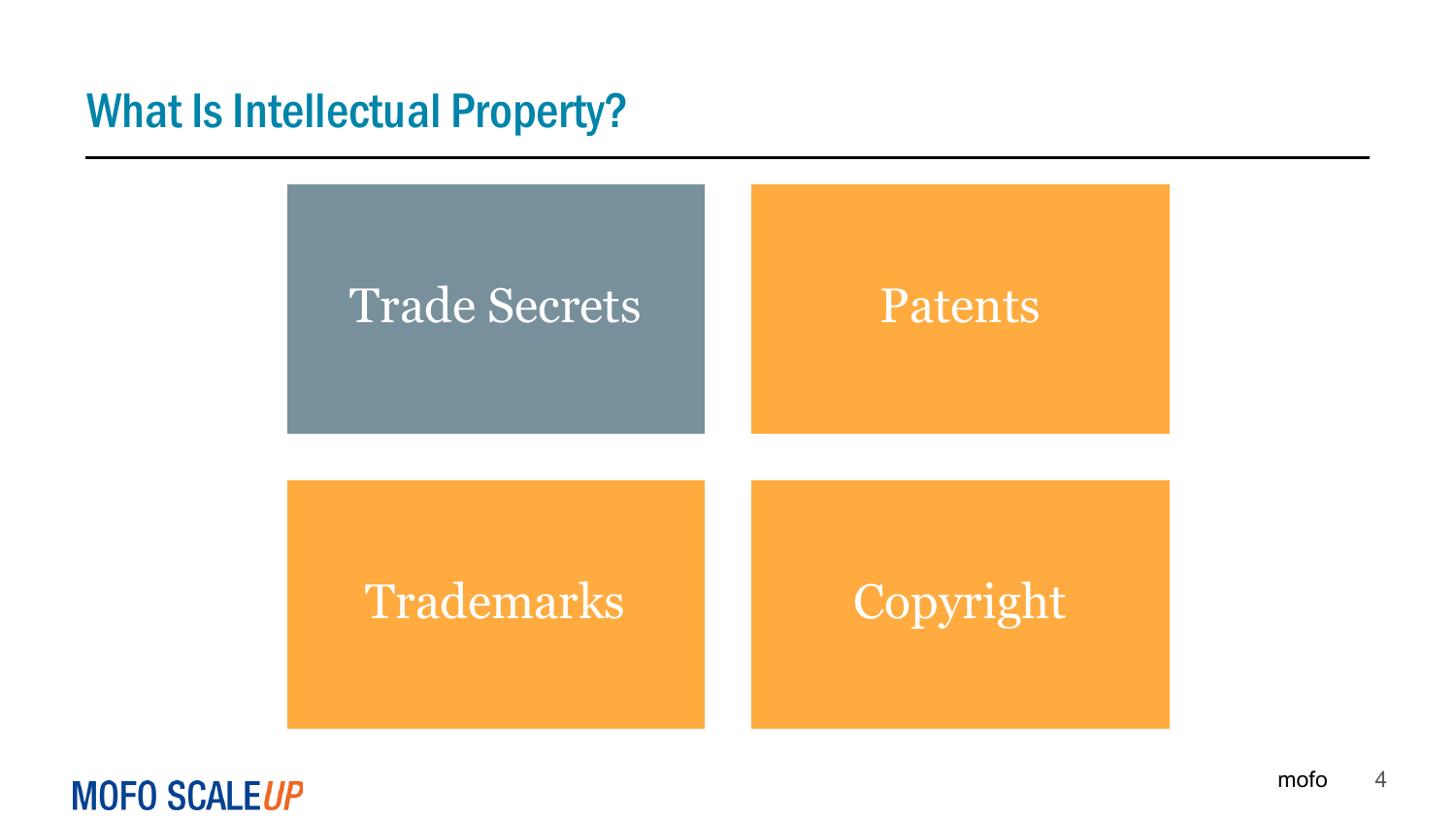# Trade Secret Basics

#### What can be a trade secret?

- Formulas, methods of assembly, customer lists, internal prototypes, etc.
- Economic value from secrecy

#### Protection

- Secrecy, secrecy, secrecy
- Control access, marking, confidentiality agreements

Often used to block an ex-employee

Contrast to patents

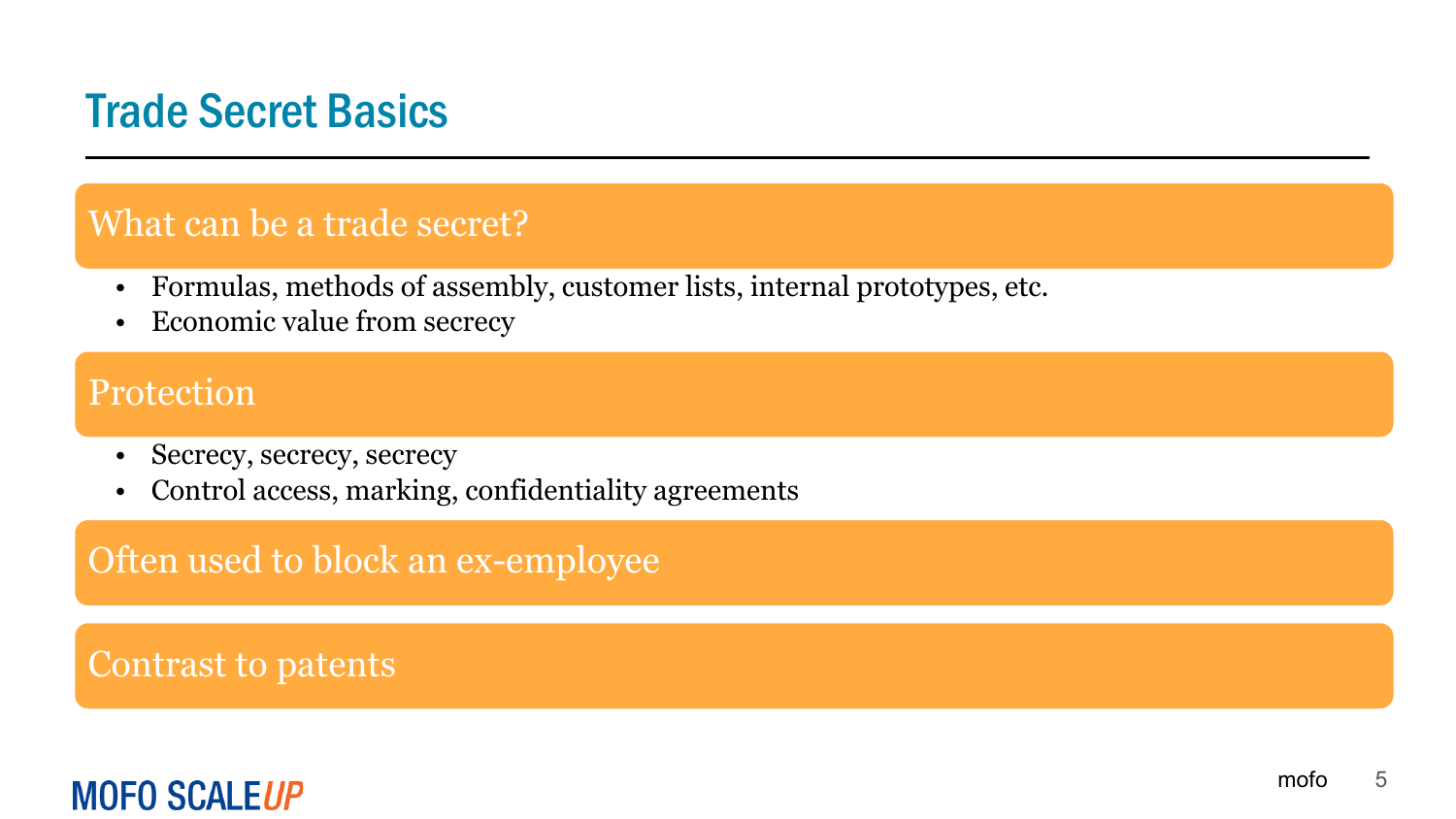

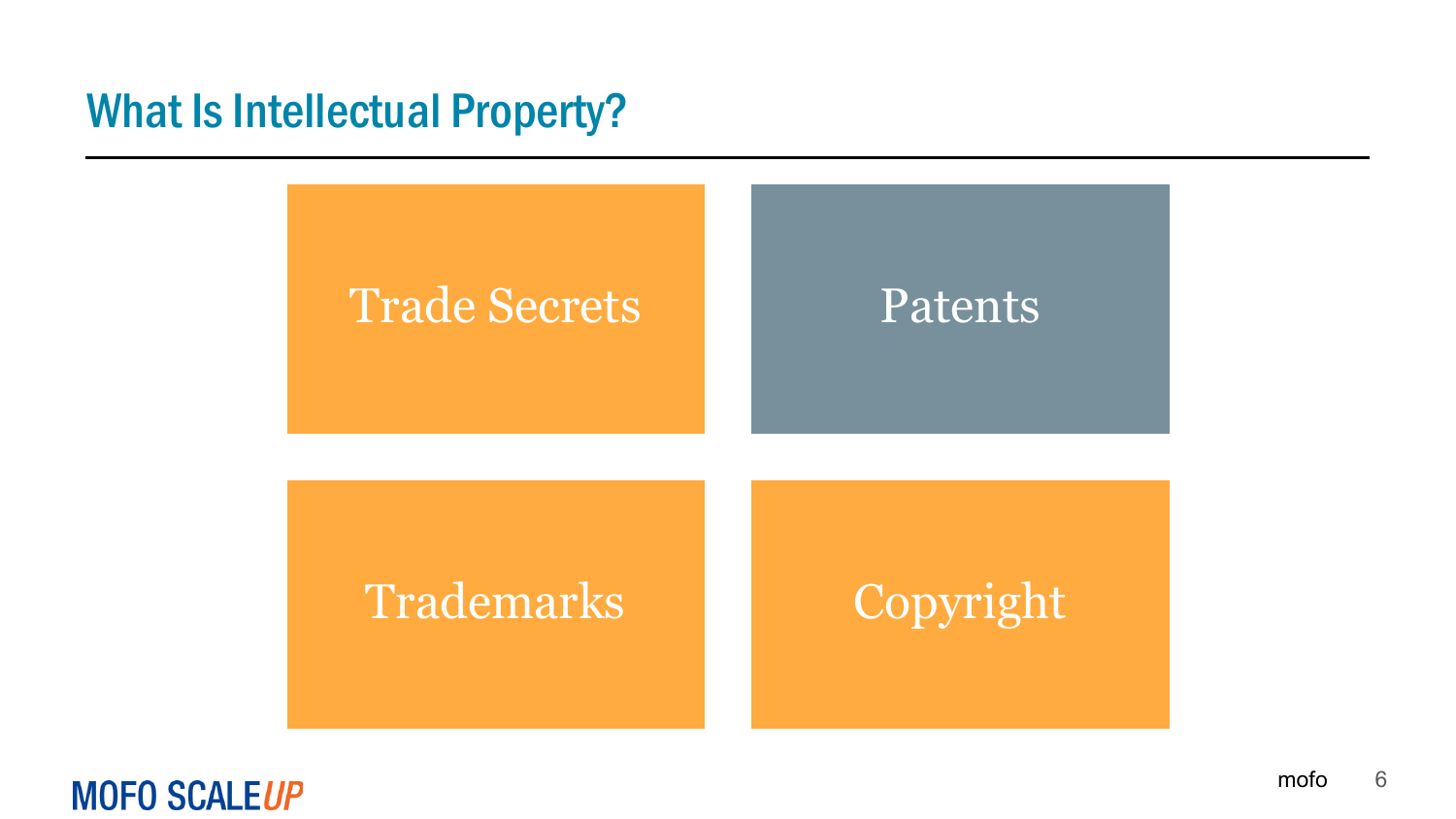# Patent Basics

# Timing is critical

• Sooner is better

#### Disclosing IP before filing patent application can cause problems down the road

- Publications
- Offers to sell
- Sale

# Freedom-to-Operate (FTO)

- What is FTO?
- How do you determine FTO?
- What happens when there is an FTO problem identified?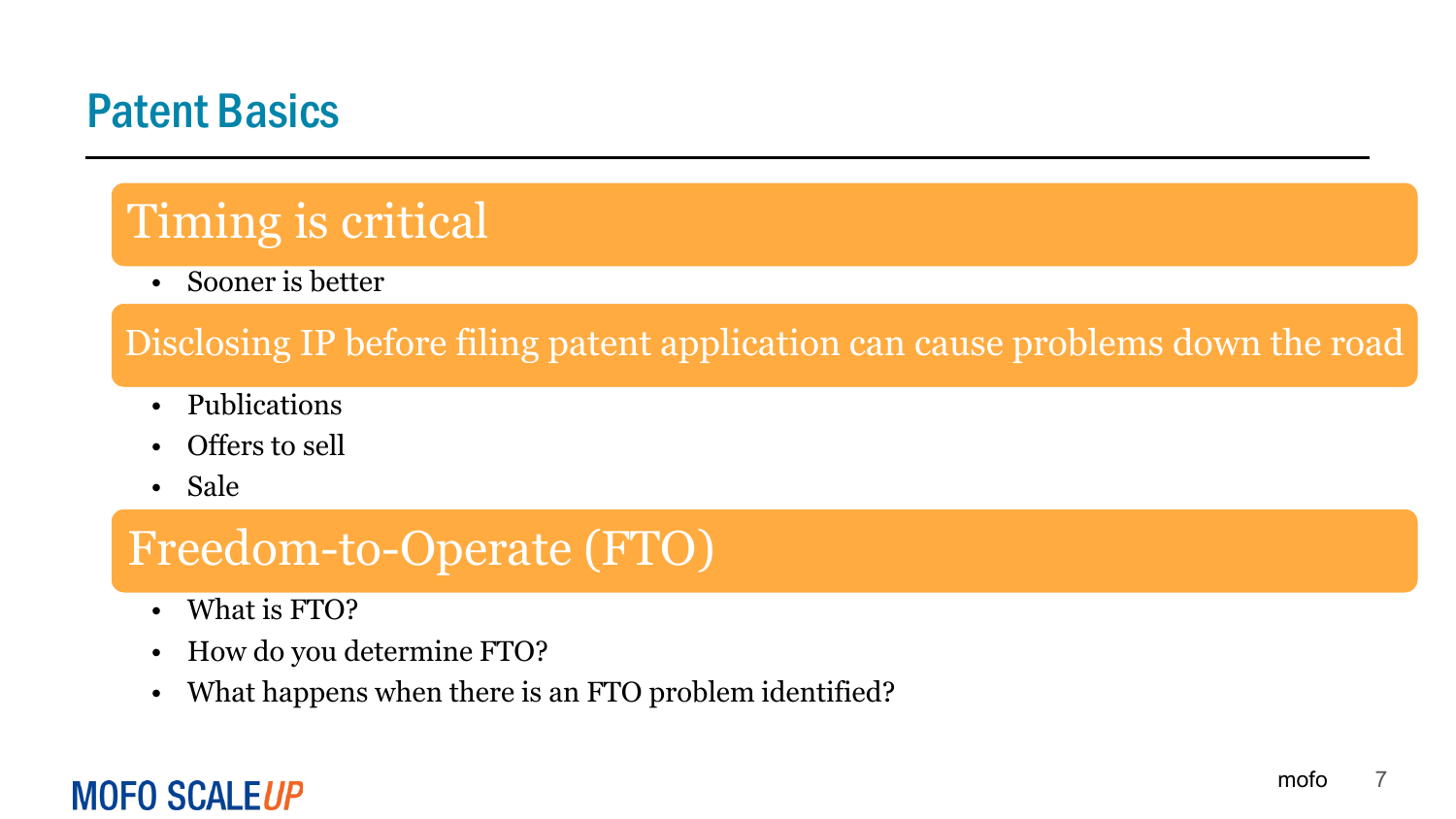

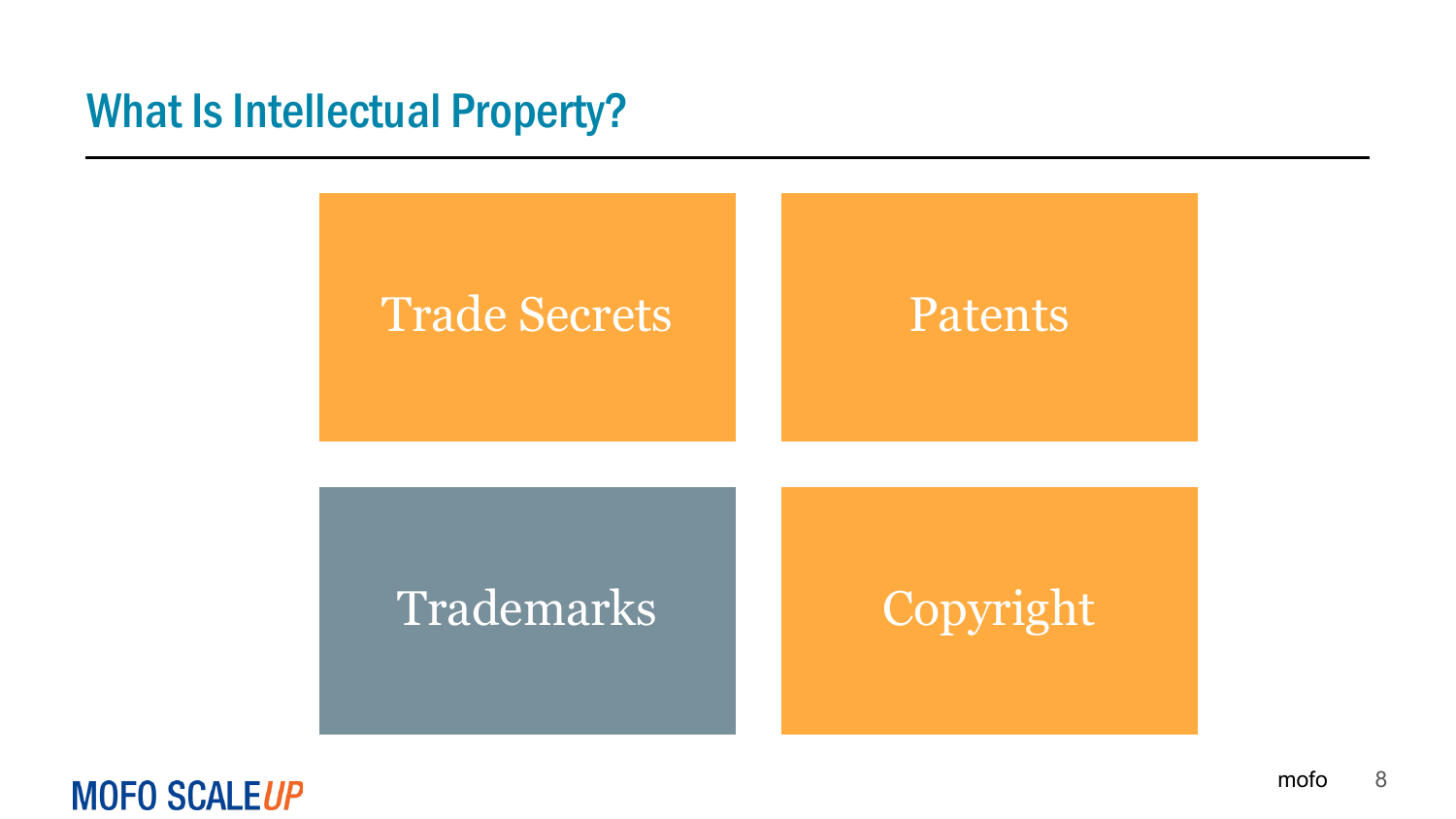# Trademark Basics

# What is a trademark?

- A word, name, design (product design), or distinctive symbol (logo)
- Used in commerce by a person to designate the source of origin and distinguish from the goods or services of others
- Goods and Services

# Strength

- Arbitrary versus descriptive
- Use

# Duration

• As long as you use it (correctly)

- Search:
- File: Intent to use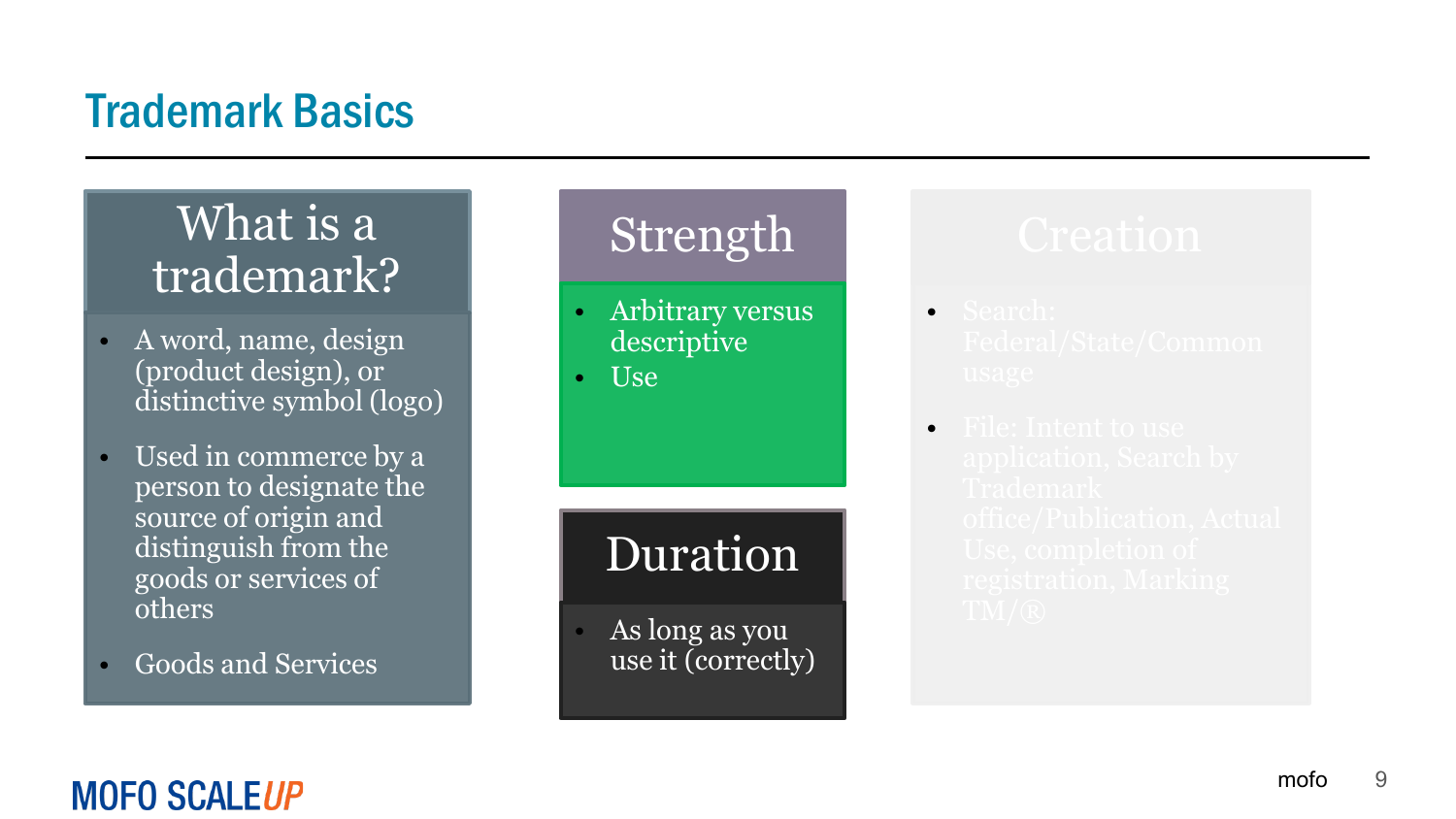

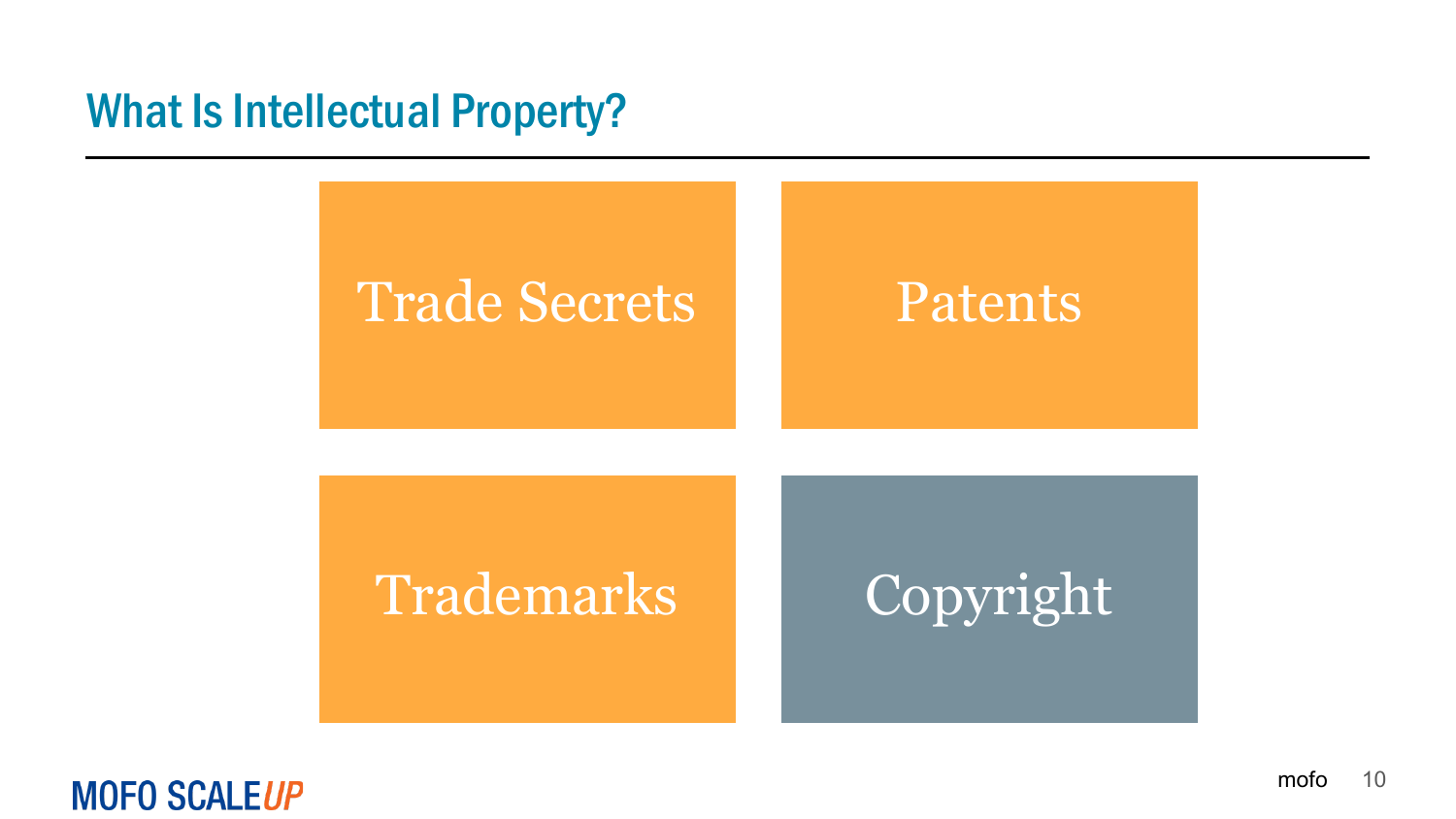# Copyright Basics

# What is copyrightable?

- Protects original works of authorship (not ideas) that are fixed in a tangible medium of expression
- Writings, music, movies, sculptures, computer programs

# Marking

 $\overline{6}$  2018 Morrison & Foerster LLP

# Substantial Registration Similarity

#### Duration

- Life of author plus 70 years
- Corporations (work for hire) 95 years from first publication

# Fair Use

- Purpose, commercial vs. nonprofit
- Amount of work used
- Effect on value of copied work

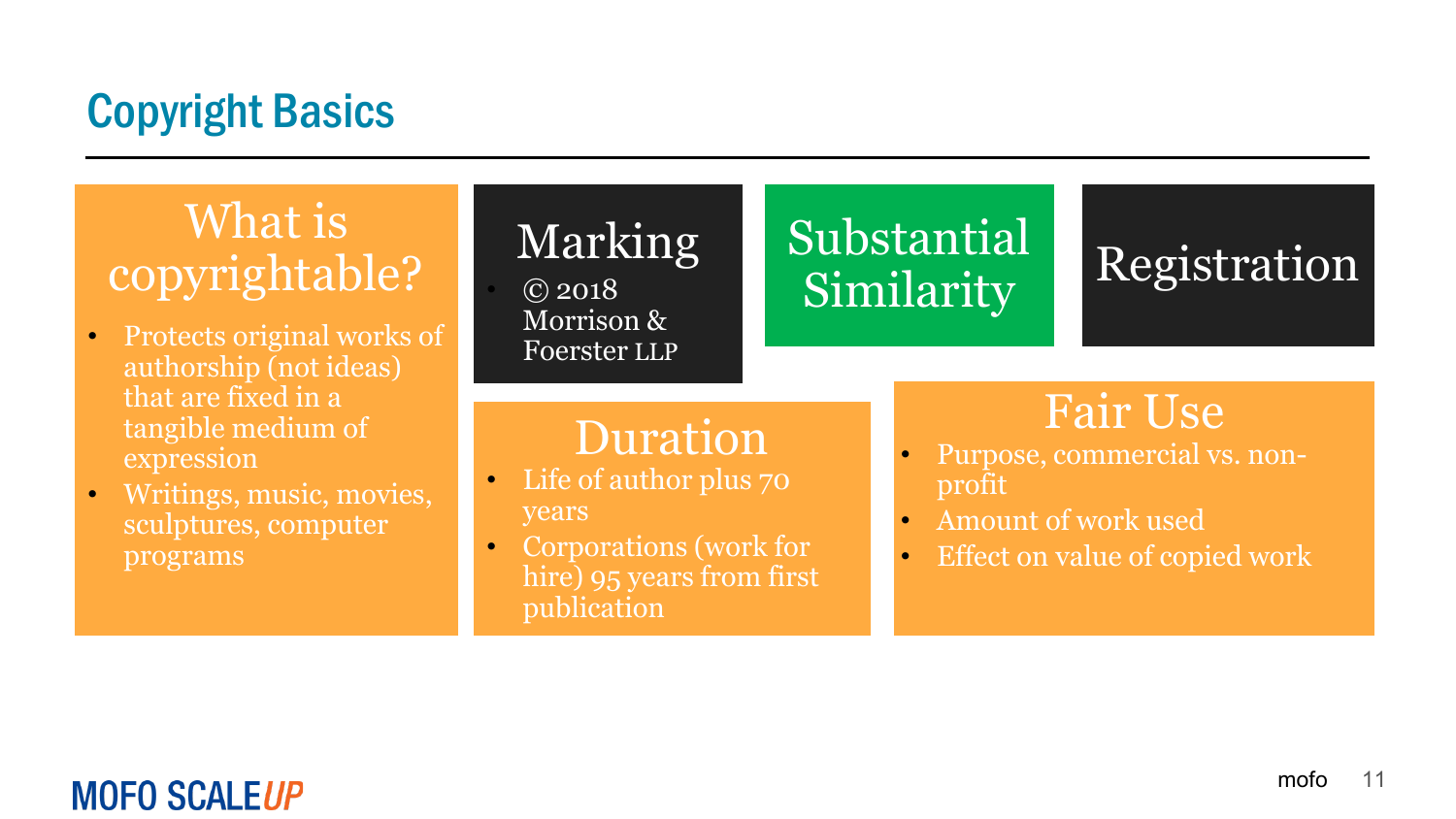# Common Mistakes – Intellectual Property

#### Failing to obtain good title to intellectual property

- The company (not the people) must own its intellectual property assets
	- prevents having the company's value walk out the door each night
	- eliminates opportunistic behavior by inventors
- Founders' assignment of pre-inception inventions to company
- Assignment of employee inventions conceived on the job
	- inducement for employment as consideration
	- limitations of California Labor Code 2870
		- developed entirely on employee's own time
		- without using employer's equipment, supplies, facilities, or trade secret information
		- does not relate to employer's business or R&D
		- does not result from any work performed by the employee for the employer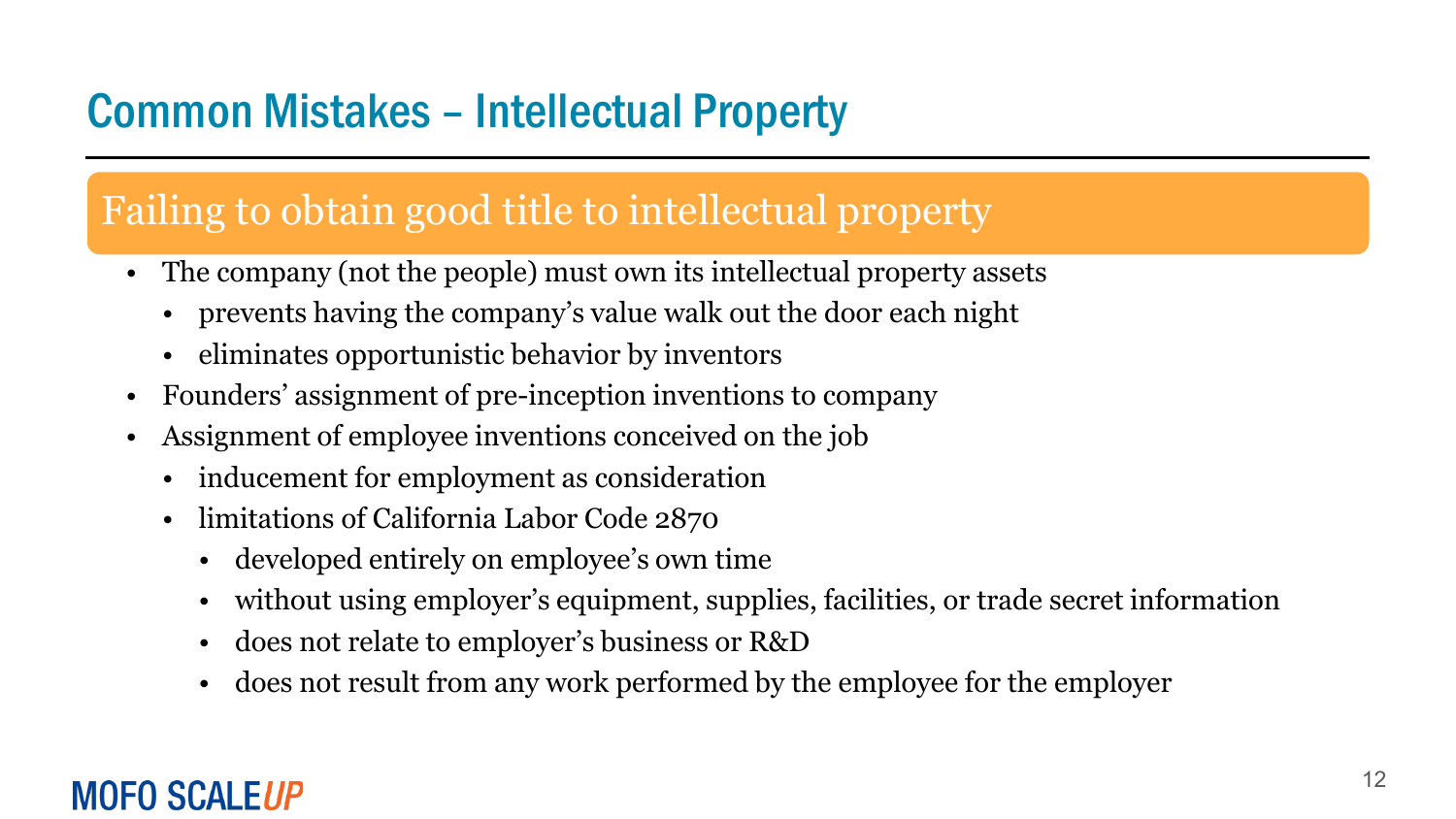# Common Mistakes – Intellectual Property

#### Failing to properly license technology protected by others

- Must obtain rights to use patented or copyrighted material of others
	- rights must cover your intended use of the technology
	- beware of contractual restrictions on use of APIs and website terms of use
	- beware of need for license to create derivative works
	- beware of need to sublicense to your end users
	- beware of exclusive vs. non-exclusive rights
	- beware of royalty obligations and termination provisions
- Beware of use of open source components that expose your inventions to public disclosure or public license obligations
- Beware of employees using materials of former employers
- "Freedom to operate" analysis determines under patent law whether a particular action can be undertaken without infringing the rights of others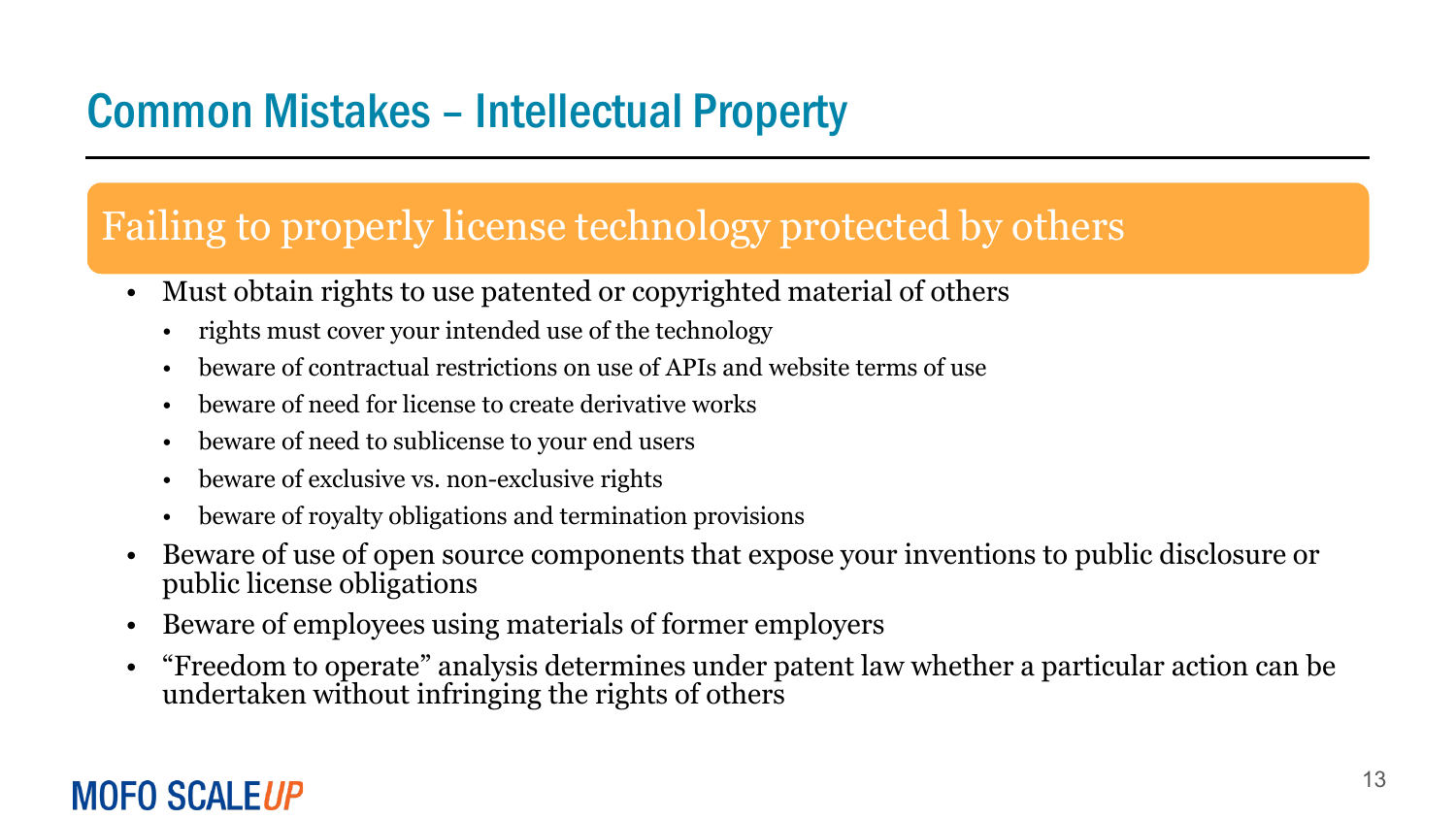# Common Mistakes – Intellectual Property

#### Failing to protect trade secrets

- Trade secret = confidential business information + limited availability + economic value derived from limited availability + reasonable precautions to maintain secrecy
	- employee proprietary information confidentiality agreements
	- third-party NDAs (but not sophisticated venture capital investors)
	- limit access to need-to-know basis
	- beware of leakage from departing employees
- If patentable, trade secret law may protect invention up until publication of patent application
- Must balance desire to maintain secrecy with need to exploit perishable market opportunities (e.g., first to market faces risk of copycats)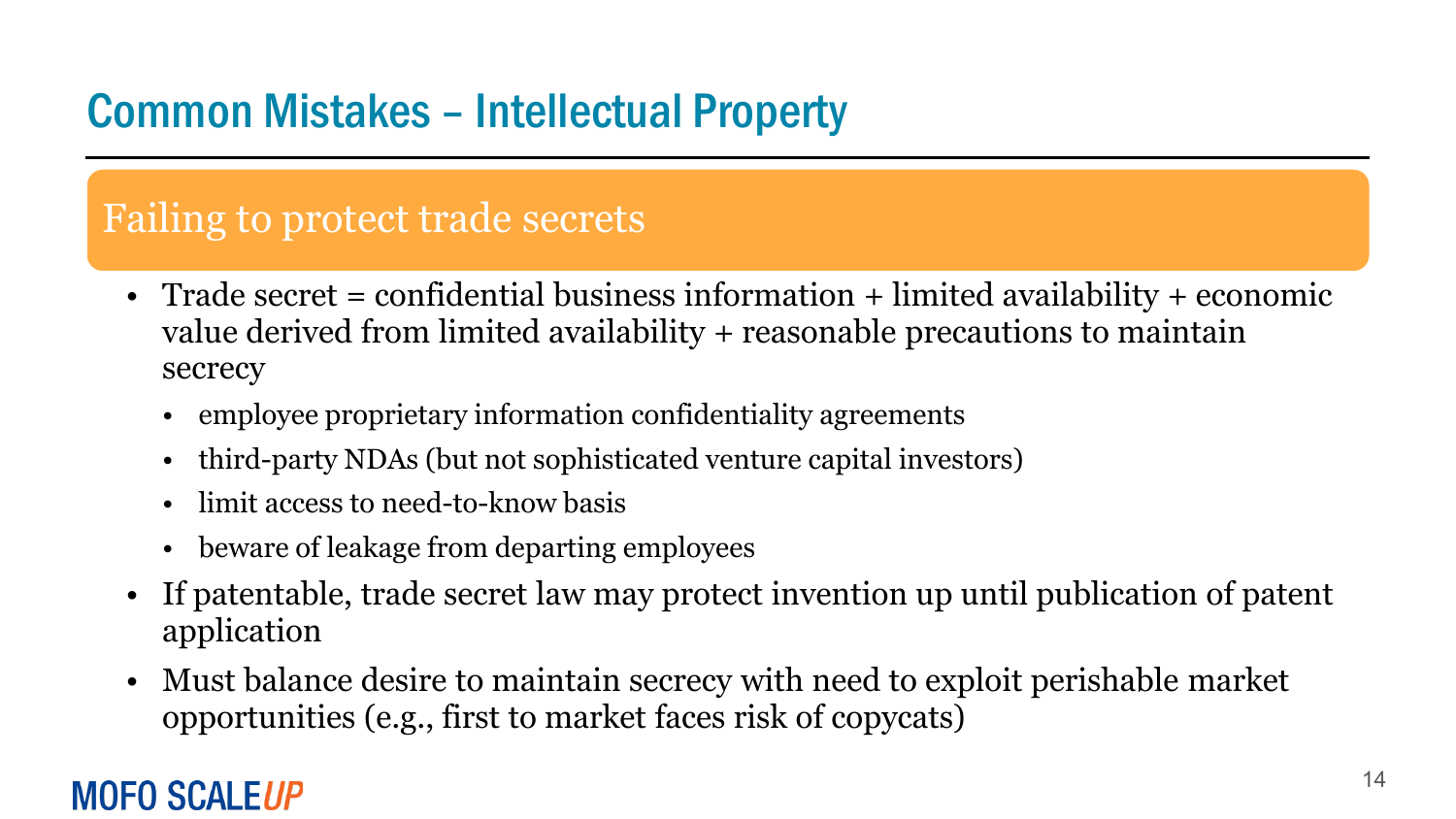# Intellectual Property Issues – Business Development

#### Inbound licensing from suppliers

- Commercial licenses
- Open-source licenses ("freeware")
- Collaborative or assisted development efforts

Outbound licensing to customers

- Direct sales (privity of contract with licensees)
- Indirect sales (sublicensing chain through distributors and resellers)

#### Common licensing terms

- Scope of use rights (and field of use restrictions)
- License fees or royalties
- Term (duration and termination)
- **Exclusivity**
- Sublicense rights
- Ability to modify, incorporate, or bundle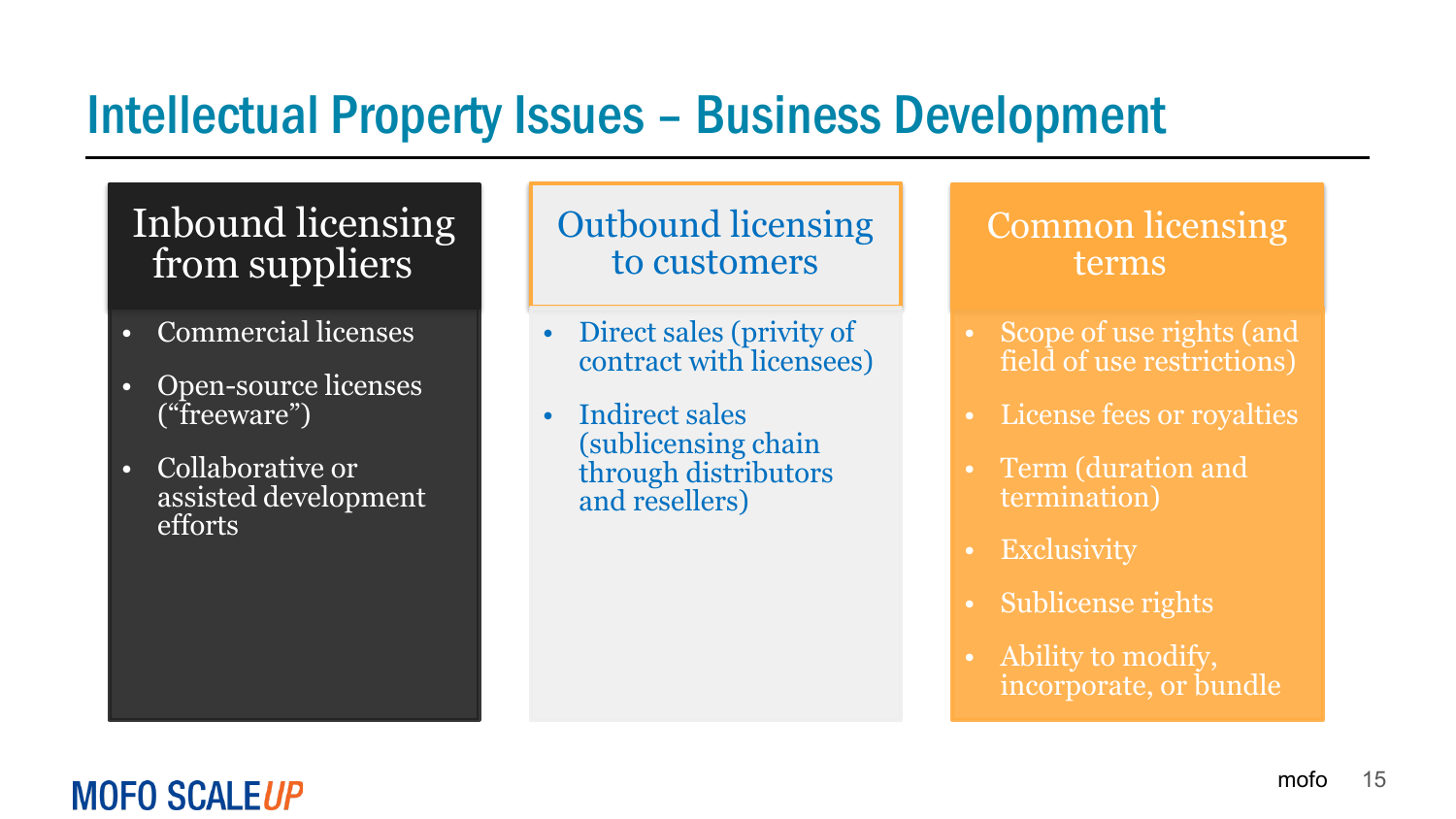# Intellectual Property Issues - Financing

#### IP due diligence

- Prosecution file reviews
- Survey of landscape

IP representations and warranties to investors

- Noninfringement of third-party IP
- Completeness of assignments
- Sufficiency of IP to operate business (actual or proposed)
- Securities law and breach of contract exposure, but no meaningful investor remedy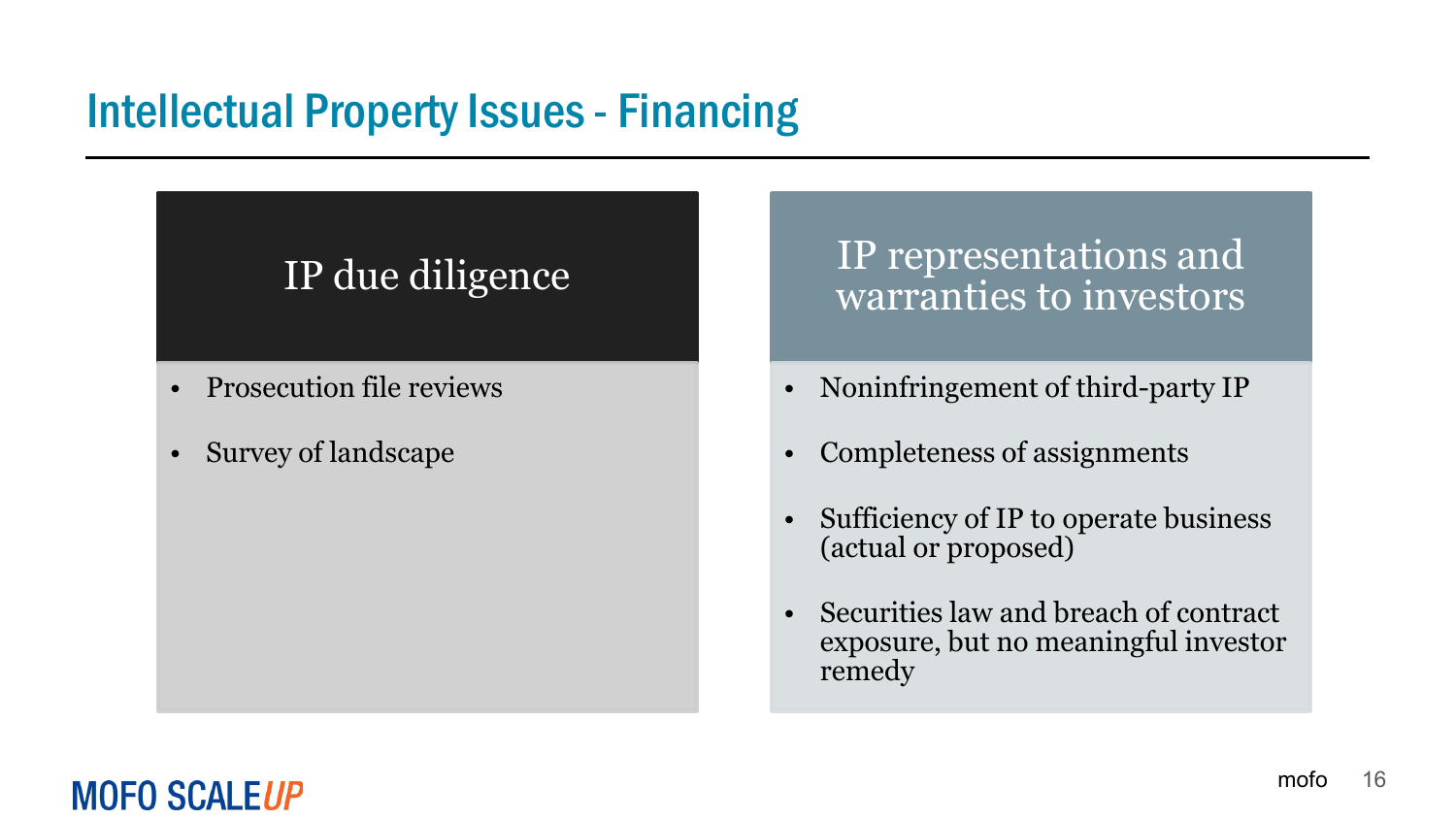# Intellectual Property Issues - Acquisition

#### IP due diligence

- Buyer's assumption of liability for target's infringement of third-party IP
- Buyer's assessment of value of IP affects price negotiations
	- duration, claim strength, enforcement history
- Risk of loss of license rights to third-party IP upon change in control
- Buyer's IP strategy

#### IP representations, warranties, and indemnity

- Carve outs of IP representations from deductible, survival periods, and limitations on liability
- Special purpose IP indemnities and escrows
- Very meaningful remedies (retroactive price adjustment)